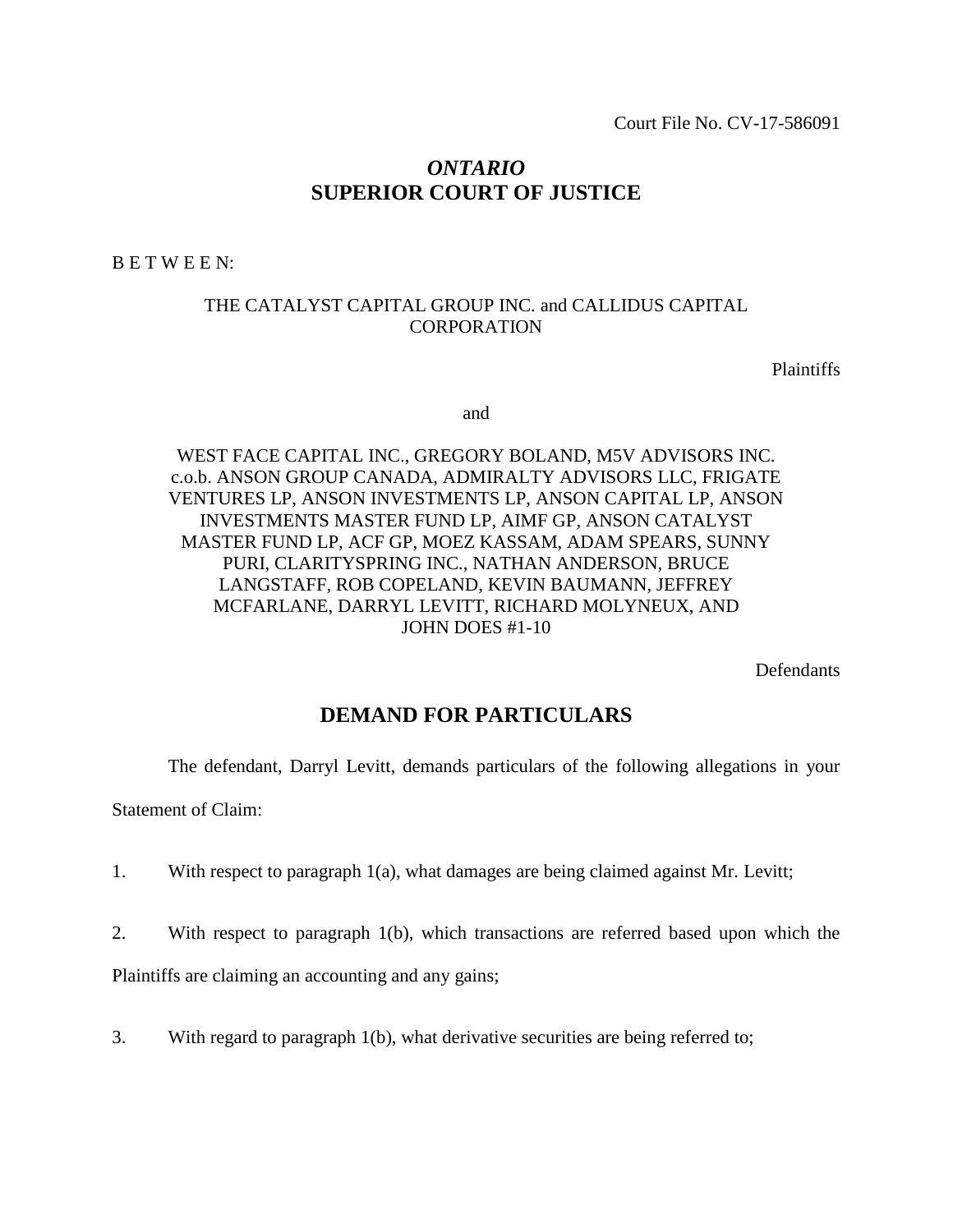4. With regard to paragraph 1(c), what defamation is being claimed as against Darryl Levitt, including the words that were allegedly said by Mr. Levitt, to whom and when, and whether these were oral or in writing;

5. With regard to paragraph 1(d), in what way is it alleged that Mr. Levitt breached Section 126.1 of the *Securities Act*;

6. With regard to paragraph 1(d), in what way is it alleged that Mr. Levitt breached Section 126.2 of the *Securities Act*;

7. With regard to paragraph 1(e), which corporations is it alleged that Mr. Levitt should be personally liable for, related to alleged unlawful acts carried out by the corporation;

8. With regard to paragraph 1(e), what unlawful actions are alleged to have taken place with regard to the corporations alleged to have carried out the unlawful actions;

9. Please provide particulars of how Mr. Levitt assisted or in any way carried out any unlawful actions that are alleged in paragraph 1(e).

10. With regard to paragraph 1(f), particulars of the special damages for costs associated with the investigation and what investigation is referred to, including particulars of all the alleged costs of the investigation;

11. With regard to paragraph 1(f), what wilful misconduct of Darryl Levitt is referred to and please provide particulars;

12. With regard to paragraph  $1(g)$ , what conduct is alleged against Darryl Levitt that would be the foundation of any claim for punitive damages as against him for \$5,000,000.00;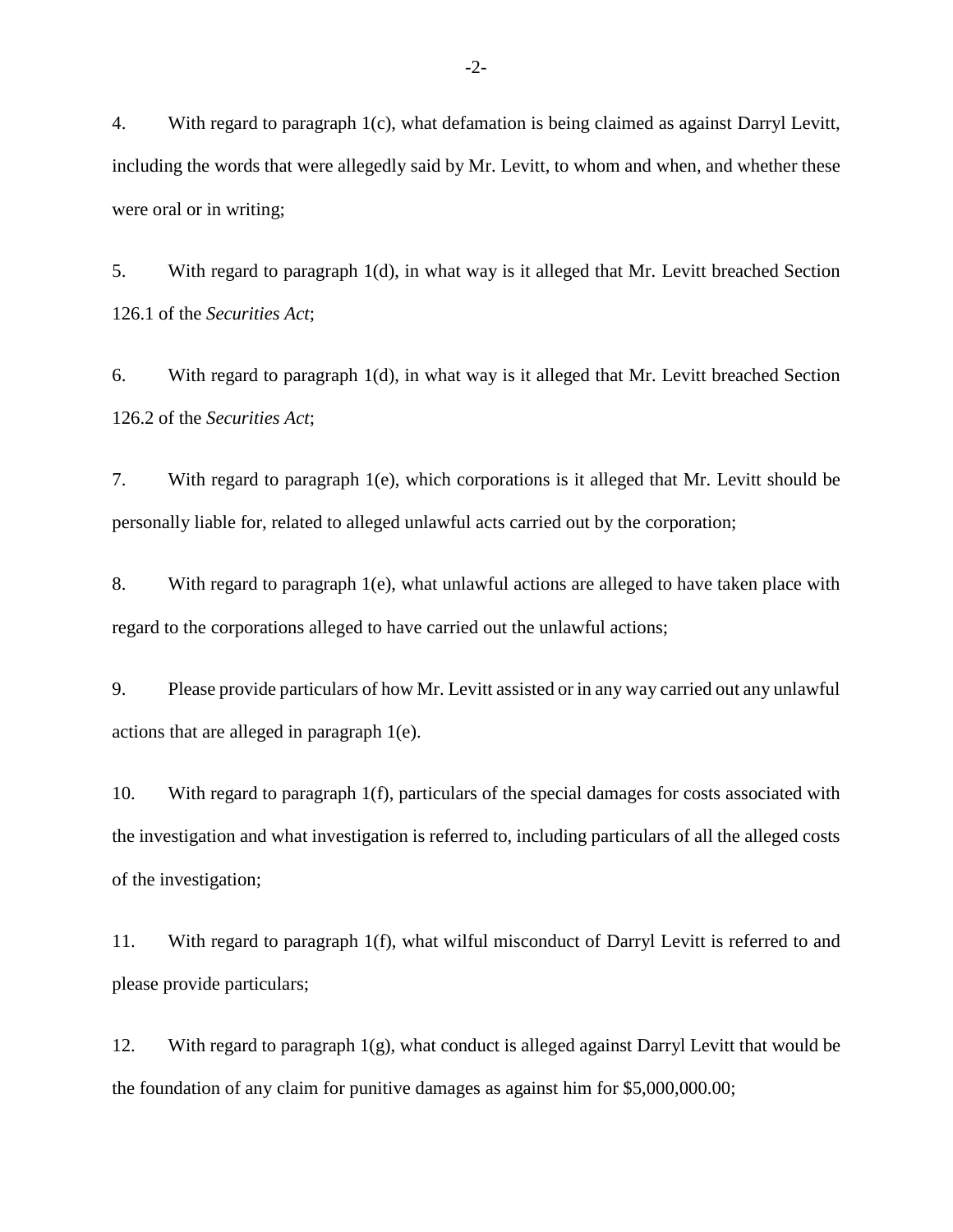- 13. With respect to paragraph 37, and the alleged conspiracy, particulars of:
	- a) who are the parties to this alleged agreement;
	- b) when was this alleged agreement entered into;
	- c) what were the terms of the agreement;
	- d) what unlawful means are alleged against Mr. Levitt;
	- e) what defamation is alleged against Mr. Levitt;
	- f) what injurious falsehoods are alleged against Mr. Levitt;
	- g) what breaches of Section 126.1 of the *Securities Act* are alleged against Mr. Levitt;
	- h) what breaches of Section 126.2 of the *Securities Act* are alleged against Mr. Levitt;
	- i) what breach of which related regulations is alleged against Mr. Levitt;
	- j) what breach of provisions of National Instrument 81-102 are alleged against Mr. Levitt; and
	- k) what unjust enrichment is alleged against Mr. Levitt and what unjust enrichment is it alleged that he received.

14. With regard to paragraph 37, particulars of the malicious conduct and intentional conduct of Mr. Levitt, including all particulars of the alleged malice.

15. With regard to paragraph 41, if Mr. Levitt is one of the "some of the Guarantors", what Baumann offered to him with regard to "substantial funding to fight the Guarantee Actions".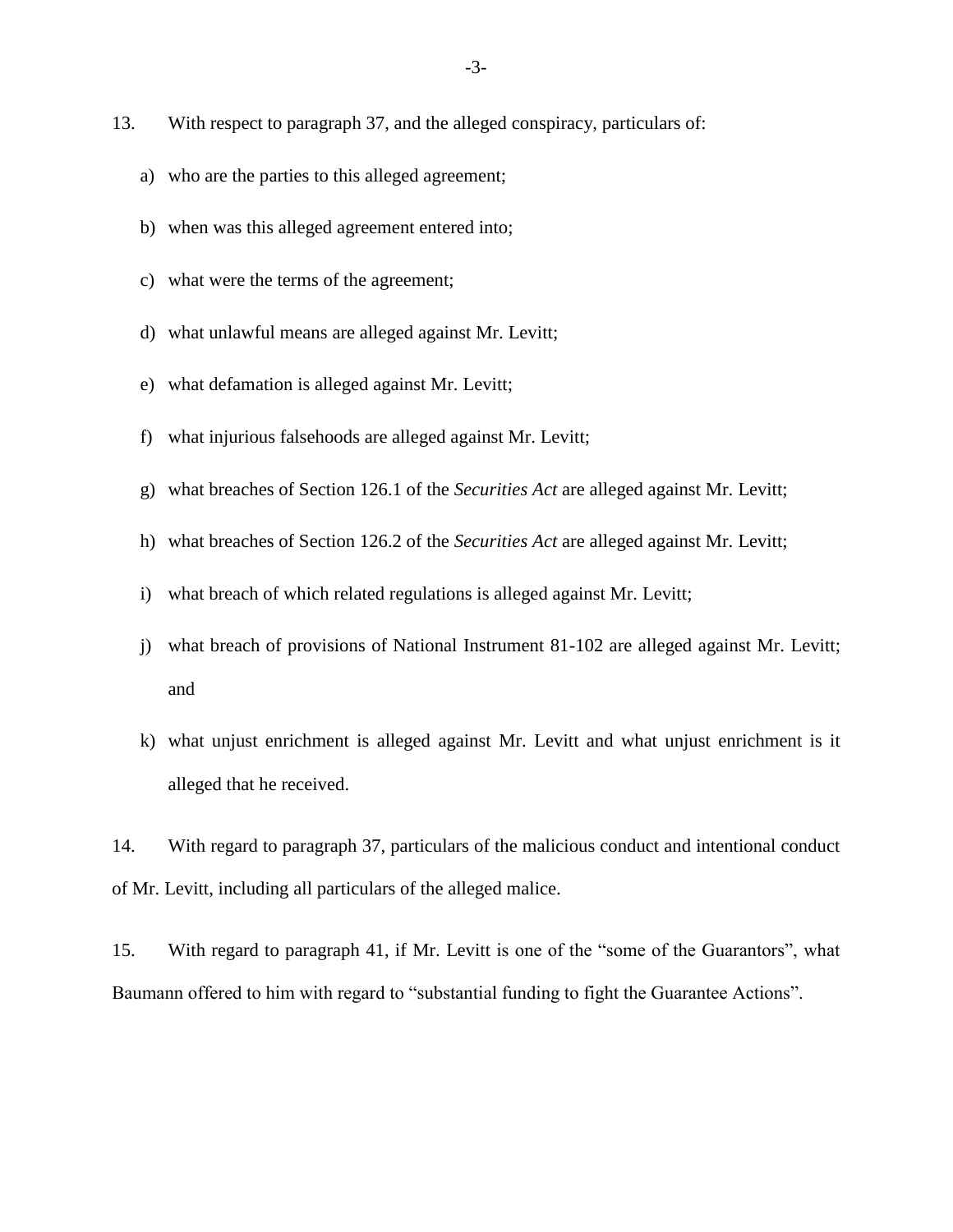16. With regard to paragraph 43, how is the counterclaim in the action involving Mr. Levitt "specious" and provide particulars of that.

17. With regard to paragraph 51, what support is it alleged Mr. Levitt received and from whom.

18. With regard to paragraph 57, if Mr. Levitt is one of the "several of the Guarantors" referred to, particulars of his involvement.

19. With regard to paragraph 58, particulars of when Mr. Livesey contacted Mr. Levitt and what was said with regard to "induce their participation in a wave of short attacks against Callidus".

20. With regard to paragraph 59 of the Statement of Claim, particulars of the "planned short attack" that was alleged to be co-ordinated between the Guarantors.

21. With regard to paragraph 61, particulars of:

- a) who are the parties to this alleged agreement;
- b) when was this alleged agreement entered into;
- c) what were the terms of the agreement;
- d) what Mr. Levitt's involvement in this conspiracy is alleged to be; and
- e) what overt acts were taken in furtherance of the conspiracy by Mr. Levitt.

22. With regard to paragraph 63, who is alleged to have funded Mr. Levitt, and in what manner and in what amount.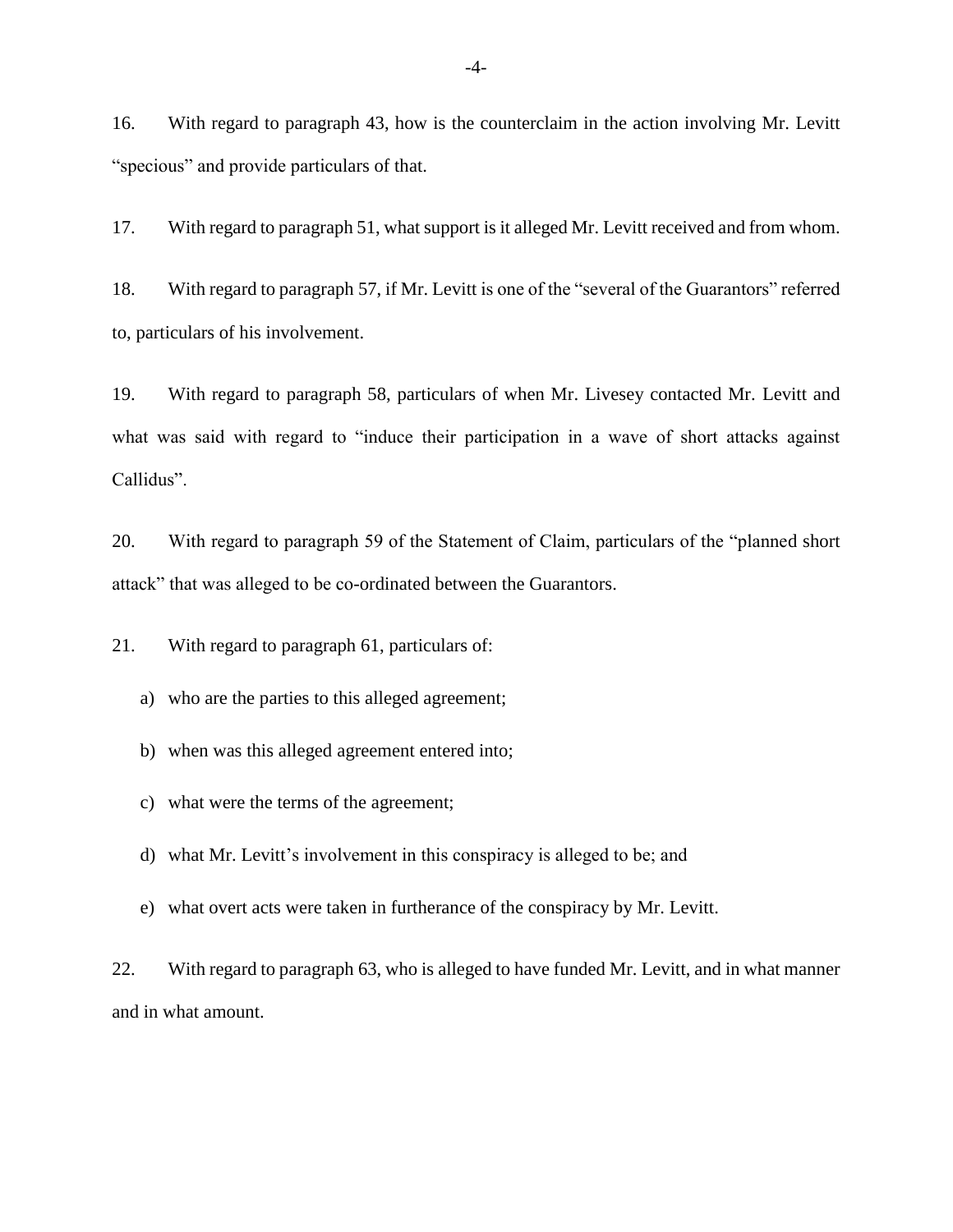23. With respect to paragraph 64, with reference to "false whistleblower complaints" or other false allegations allegedly leaked to the media, particulars of:

a) the words spoken or otherwise distributed that are alleged to be defamatory;

b) the date on which the words were spoken or otherwise distributed;

c) where the words were spoken or otherwise distributed;

- d) who is alleged to have spoken the words or what words were spoken by Mr. Levitt; and
- e) the names of the persons to whom the words were spoken or otherwise published.

24. With respect to paragraph 64 and 65, how Mr. Levitt is alleged to have "timed a media report about the complaints to be released near the end of the trading day and the means by which Mr. Levitt allegedly caused the report to be released; and particulars of the alleged "repetition of the situation", including full particulars of:

a) the words spoken or otherwise distributed that are alleged to be defamatory;

- b) the date on which the words were spoken or otherwise distributed;
- c) where the words were spoken or otherwise distributed; and
- d) the names of the persons to whom the words were spoken or otherwise published.
- 25. With respect to paragraph 66, particulars of:
	- a) the steps taken to hide details of the conspiracy, aside from the example provided in that paragraph; and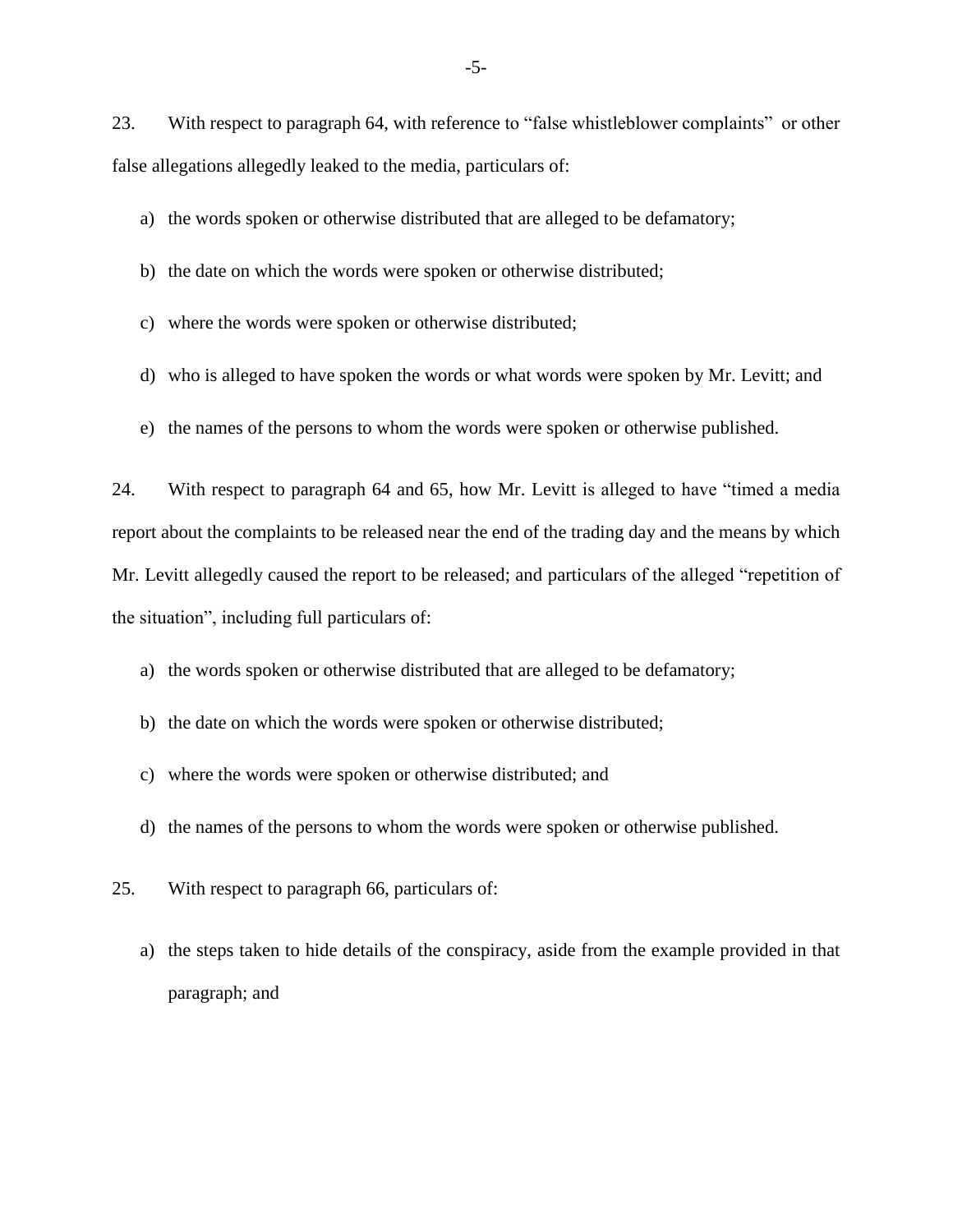- b) whether Mr. Levitt is alleged to have participated in hiding details and if so, what are the particulars of his alleged hiding of details.
- 26. With respect to paragraph 68, particulars of:
	- a) what whistleblower complaints were false and defamatory; and
	- b) whether Mr. Levitt is alleged to have agreed to file "false and defamatory whistleblower complaints".

27. With respect to paragraph 69, particulars of the "complainants" referred to in paragraph 69 and if it includes Mr. Levitt, particulars of what was disclosed to the WSJ reporters, to whom, when, how it was disclosed, what was disclosed and full particulars of the "publication of the existence and substance of the Complaints (falsely) alleging fraud", including full particulars of the allegations of fraud, that are the subject matter of the complaint in paragraph 69 of the pleading by the Plaintiffs.

28. With regard to paragraph 69, the particulars of what profitable short selling of Callidus shares was carried out by Mr. Levitt, including full particulars.

29. With regard to paragraph 70, what is alleged to have been false and defamatory, including particulars of the "illegal accounting practices with respect to loans".

30. With regard to paragraph 74, particulars of:

- a) the allegations of what words were defamatory, the particular words, who published them, to whom they were published and when;
- b) how Mr. Levitt profited and what amount.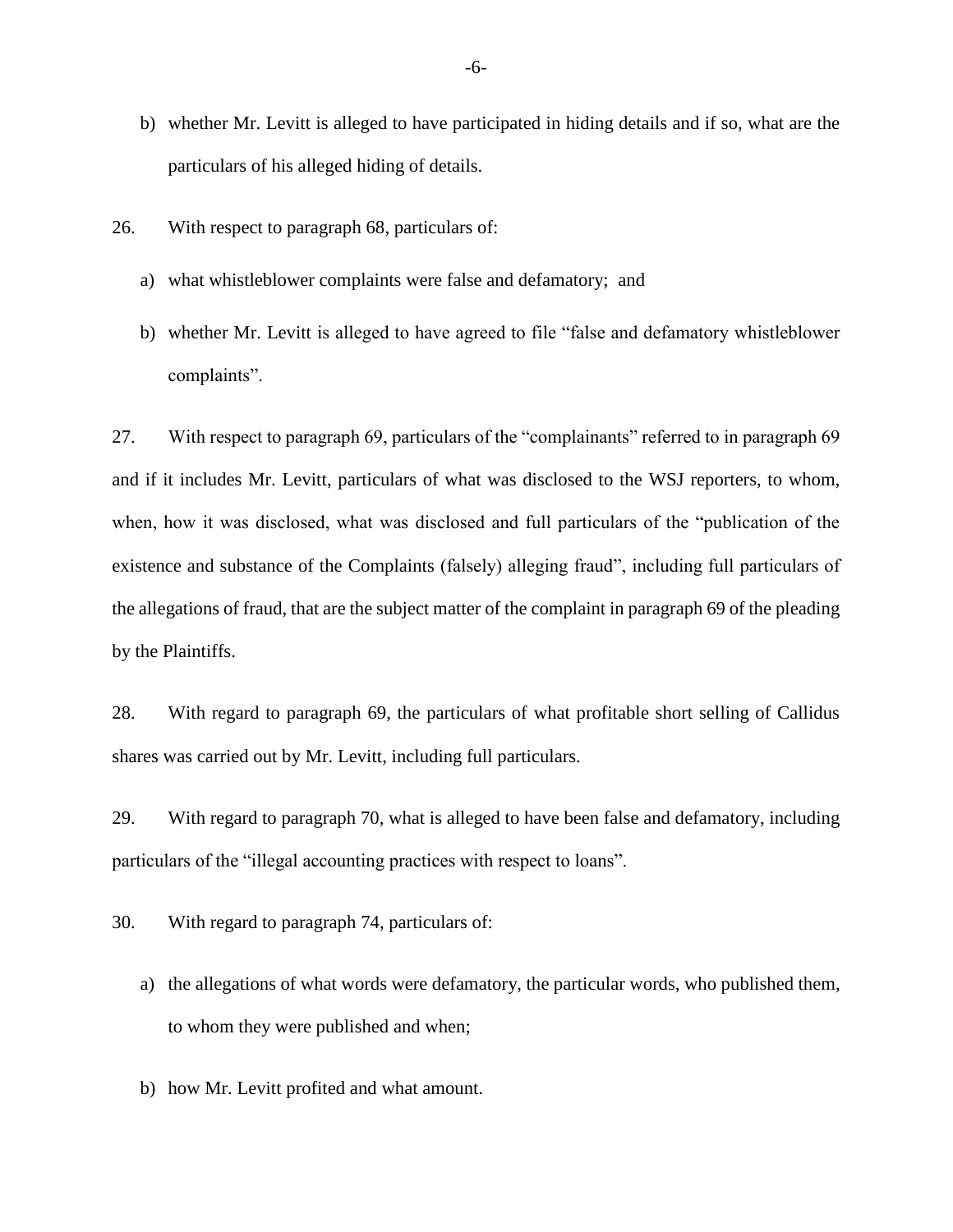31. With regard to paragraph 75, who is it alleged Mr. Levitt contacted (as a journalist) and what false allegations and what leaks is it alleged that he leaked, to whom and when and particulars of the "false allegations".

32. With regard to paragraph 76, particulars of how Mr. Levitt is alleged to have engaged Livesey and/or to have agreed to compensate Livesey for writing a "negative story targeting Callidus, Catalyst and their principals", what negative story and full particulars of what Mr. Levitt is alleged to have done.

33. With regard to paragraph 77, the information alleged to have been "fed to Livesey", if it is alleged that Mr. Levitt did so, including;

- a) the words spoken or otherwise distributed that are alleged to be defamatory;
- b) the date on which the words were spoken or otherwise distributed;
- c) where the words were spoken or otherwise distributed;
- d) which words were alleged to have been spoken by Mr. Levitt; and
- e) the names of the persons to whom the words were spoken or otherwise published;
- f) what false information is alleged that Mr. Levitt published;
- g) what information is part of the complaint; and
- h) what other information that was not part of the complaint.
- 34. With respect to paragraph 78, particulars of:
	- a) when the allegations set out in paragraph 78 are alleged to have occurred'
	- b) how and in what capacity Mr. Levitt is alleged to have worked with Livesey; and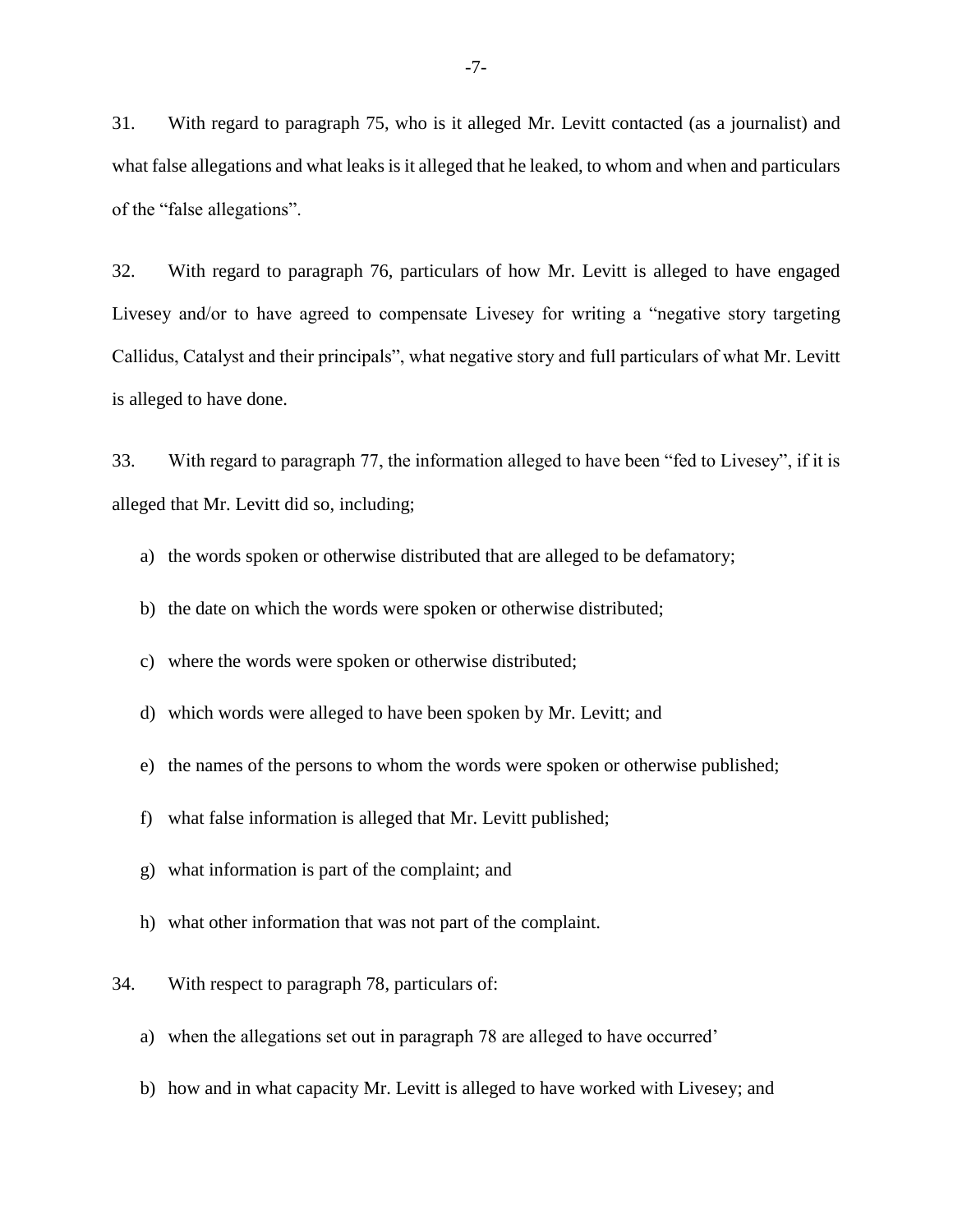- c) how and in what capacity the other persons described in paragraph 78 are alleged to have "worked with Livesey".
- 35. With regard to paragraph 79 of the Statement of Claim, particulars of:
	- a) how and what Mr. Levitt did to "create another story" that caused the investigation;
	- b) what it is alleged that Mr. Levitt did to create the appearance of a credible news story; and
	- c) what was alleged to have been said by Mr. Levitt, to whom and when;

36. With regard to the substance of the complaints allegedly disclosed as pleaded in paragraph 79, particulars of:

- a) the words spoken or otherwise distributed that are alleged to be defamatory;
- b) the date on which the words were spoken or otherwise distributed;
- c) where the words were spoken or otherwise distributed;
- d) which words were alleged to have been spoken by Mr. Levitt; and
- e) the names of the persons to whom the words were spoken or otherwise published;

37. With respect to paragraph 81 and 82, particulars of how Mr. Levitt participated in the facts alleged, what he did and with whom, and what was said.

38. With regard to paragraphs 84, 86 and 87 of the Statement of Claim, particulars of:

- a) when and what Mr. Levitt is alleged to have done and who he "contacted at Copeland of the WSJ" with regard to the allegations related to:
	- i. the request that Copeland write an article; and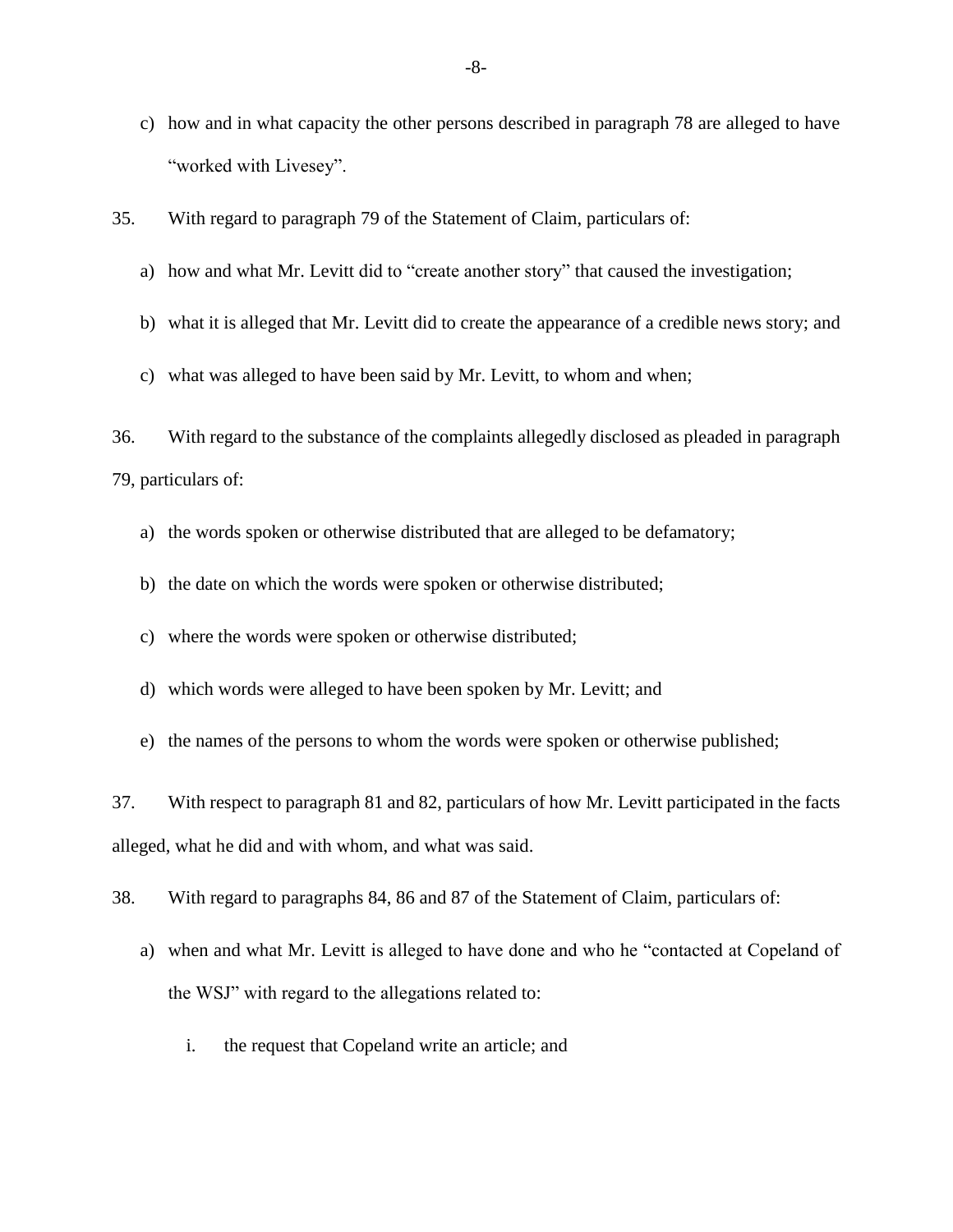ii. the direction to Copeland to interview McFarlane.

39. With regard to paragraph 86 and the alleged conversations, if any involved Mr. Levitt, when they occurred, with whom and what was said.

40. With regard to paragraph 87, particulars of what is alleged that Mr. Levitt's involvement was with regard to the allegation in paragraph 87.

41. With regard to paragraph 89, particulars of any information allegedly provided to Copeland and Jack McNish by Mr. Levitt and as well, "any other Conspirators" and if any of the information is alleged to be defamatory, particulars of:

a) the words spoken or otherwise distributed that are alleged to be defamatory;

b) the date on which the words were spoken or otherwise distributed;

c) where the words were spoken or otherwise distributed;

d) which words were alleged to have been spoken by Mr. Levitt; and

e) the names of the persons to whom the words were spoken or otherwise published;

42. With regard to paragraph 92, whether the allegations in paragraph 92 of the Statement of Claim relate to the same Article described in paragraph 103 of the Statement of Claim, and if not, particulars of:

a) the words spoken or otherwise distributed that are alleged to be defamatory;

b) the date on which the words were spoken or otherwise distributed;

c) where the words were spoken or otherwise distributed;

d) which words were alleged to have been spoken by Mr. Levitt; and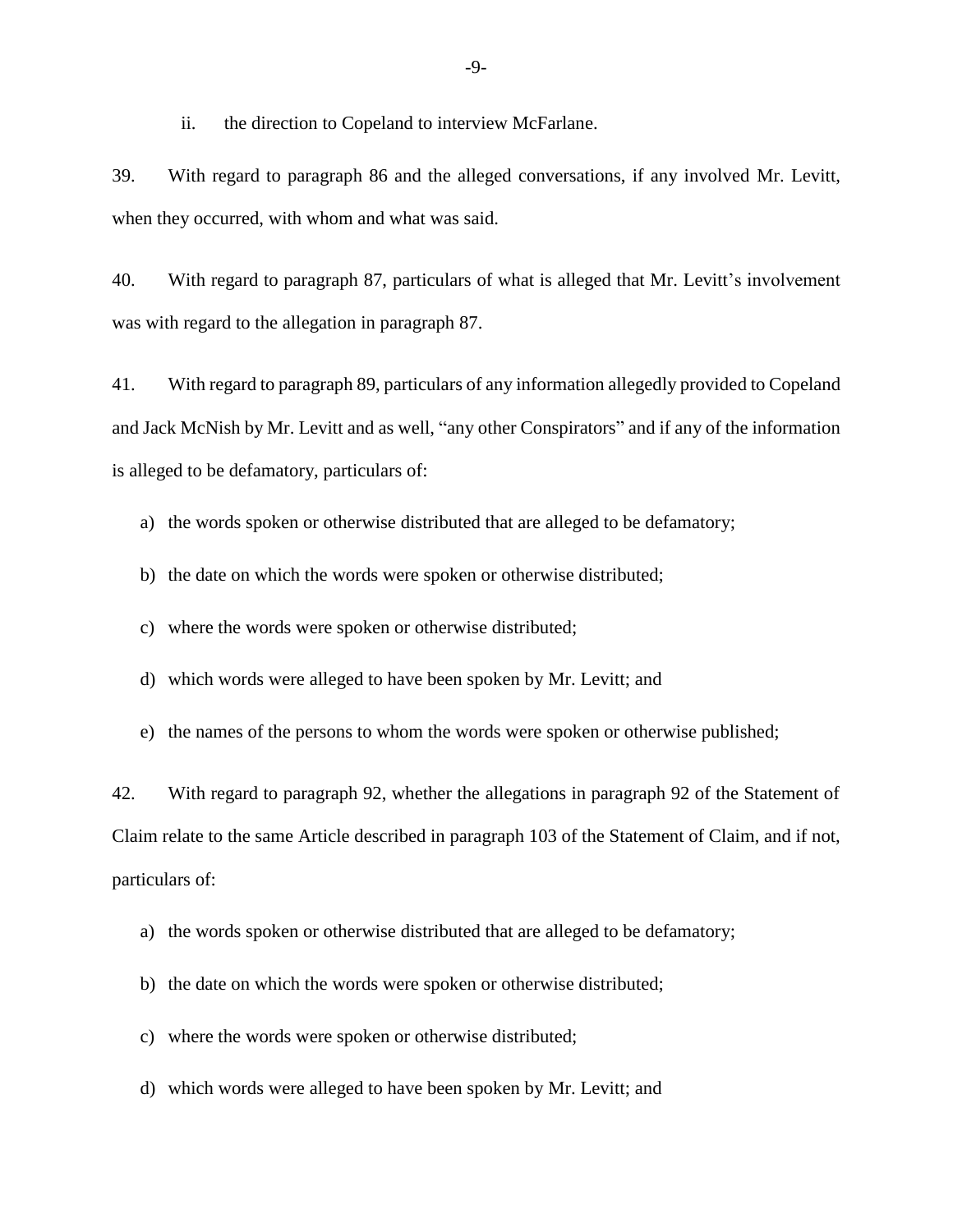- e) the names of the persons to whom the words were spoken or otherwise published; and
- f) what false information is alleged that Mr. Levitt published.

43. With regard to paragraph 93 of the Statement of Claim, particulars of Darryl Levitt's involvement and how he is alleged to have contacted Copeland on August 9, 2017 or to have encouraged Copeland to "release the article near the end of trading day on August  $9<sup>th</sup>$ ".

44. With regard to paragraphs 103 and 11, particulars of:

- a) which words in the Article, aside from those words already pleaded in paragraph 103 that are alleged to be defamatory;
- b) which words were alleged to have been spoken by Mr. Levitt;
- c) copies of the Articles as viewed with a "pay wall" and as viewed by subscribers; however, if already provided pursuant to the Notice to Inspect Documents, advise which Articles they are in the bundle of documents produced.

45. With respect to paragraph 104, particulars of Mr. Levitt's involvement in any of the matters alleged in paragraph 104, and if so, what his involvement was, with whom, what was said, when it was said and to whom.

46. With regard to paragraph 114 (a) with respect to the "tip-offs and previews to selected investors", particulars of Mr. Levitt's participation, efforts and actions, including:

- a) the words spoken or otherwise distributed that are alleged to be defamatory;
- b) the date on which the words were spoken or otherwise distributed;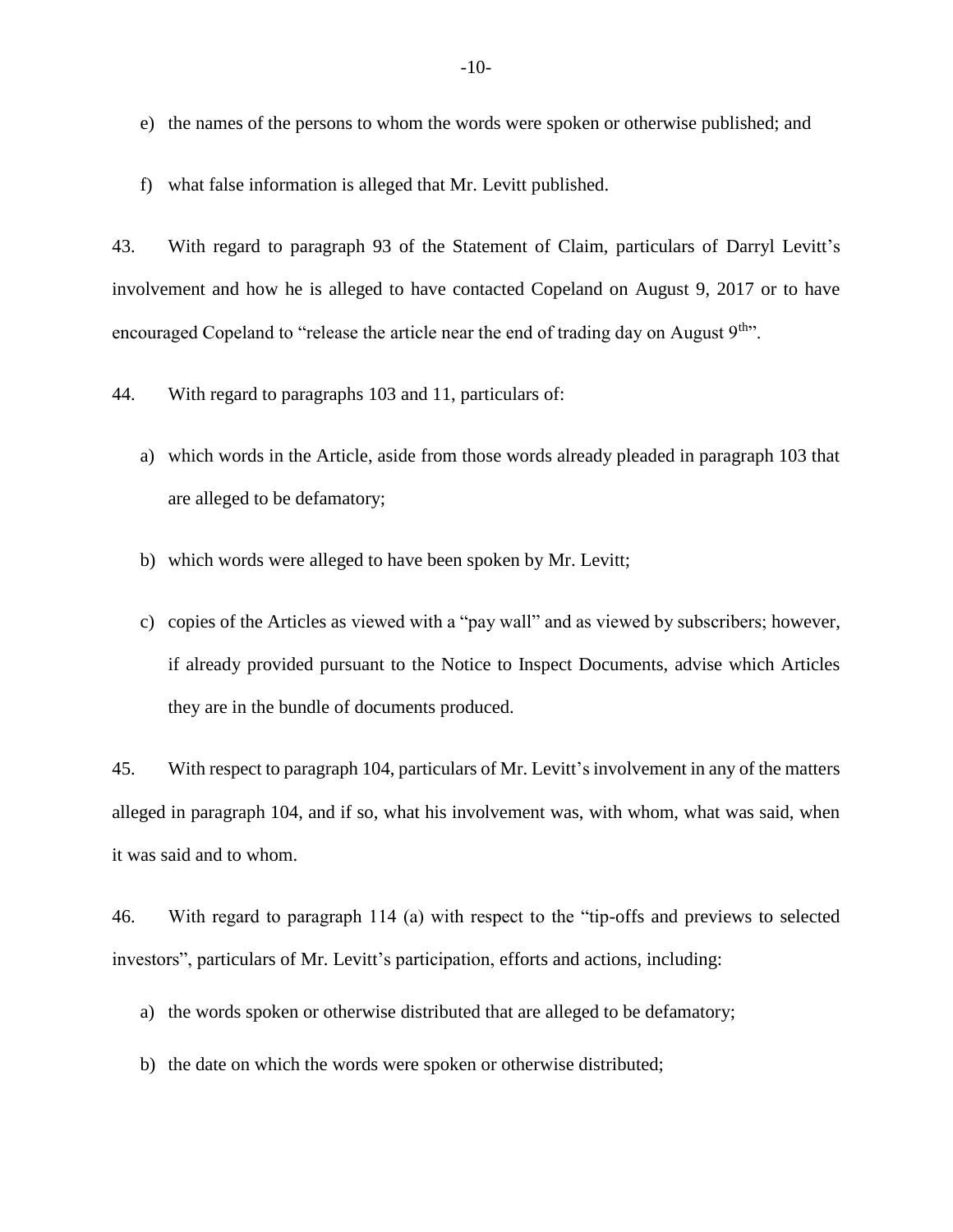c) where the words were spoken or otherwise distributed;

- d) which words were alleged to have been spoken by Mr. Levitt;
- e) the names of the persons to whom the words were spoken or otherwise published; and
- f) what false information is alleged that Mr. Levitt published;

47. With respect to paragraph 115, particulars of Mr. Levitt's alleged participation in the "short attack", as being one of the "each Defendant".

48. With regard to paragraph 116, particulars of what Mr. Levitt is alleged to have said, to whom, when, what was misleading and what was untrue and full particulars of his involvement.

49. With regard to paragraph 117, particulars of the allegations alleged against Mr. Levitt for breaching of the *Securities Act* and what unlawful acts are referred to and particulars of those alleged unlawful acts:

a) the words spoken or otherwise distributed that are alleged to be defamatory;

- b) the date on which the words were spoken or otherwise distributed;
- c) where the words were spoken or otherwise distributed;
- d) which words were alleged to have been spoken by Mr. Levitt; and
- e) the names of the persons to whom the words were spoken or otherwise published; and
- f) what false information is alleged that Mr. Levitt published;

50. With regard to paragraph 119, particulars of alleged interference with economic relations, including what conduct of Mr. Levitt is alleged, when it occurred, with whom, what economic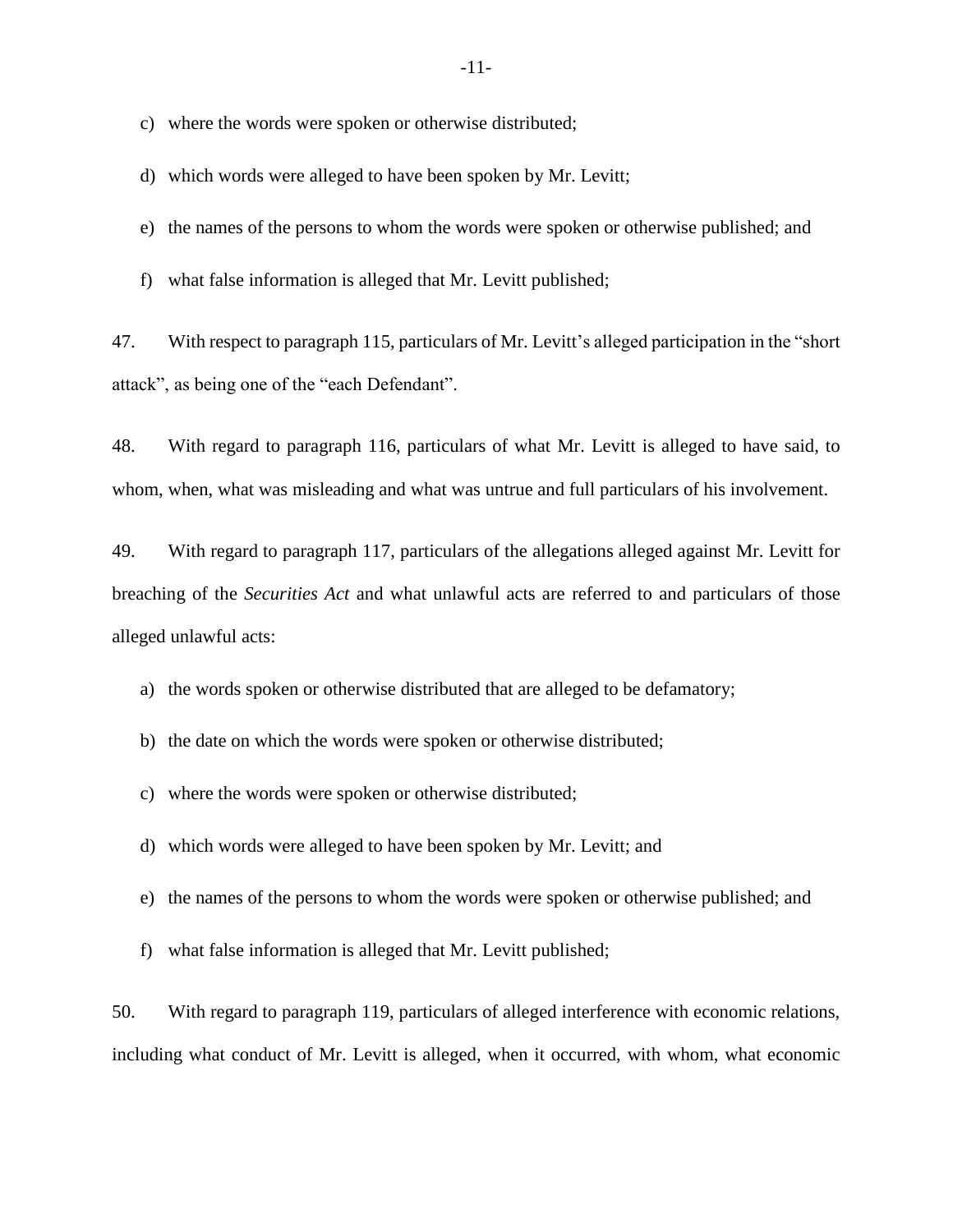relation, including particulars of which investors and how Callidus was harmed and to what extent financially.

51. With regard to paragraph 120, particulars of the unlawful means alleged against Mr. Levitt and what amount is alleged against him with regard to restitution, what amount with regard to disgorgement and what ill-gotten gains are referred to.

52. With regard to paragraph 121 of the Statement of Claim, particulars of how Mr. Levitt is alleged to have:

- a) completely dominated and controlled corporate entities among the Defendants in which the Corporate entities are referred to;
- b) sought to use the Corporate entities among the Defendants to obtain significant personal financial benefits, and which Corporate entities are referred to;
- c) caused Corporate entities within the Defendants to direct wrongful things to be done, and which Corporate entities are referred to;
- d) caused Corporate entities with the Defendants to act as his agent, and which Corporate entities are referred to;
- e) when this occurred; and
- f) the amount of the claim for this conduct alleged against Mr. Levitt.

53. With respect to paragraph 121 of the Statement of Claim, whether Mr. Levitt is alleged to have engaged in conduct involving "malice" and dishonesty and if so, full particulars of the malice and full particulars of the dishonesty.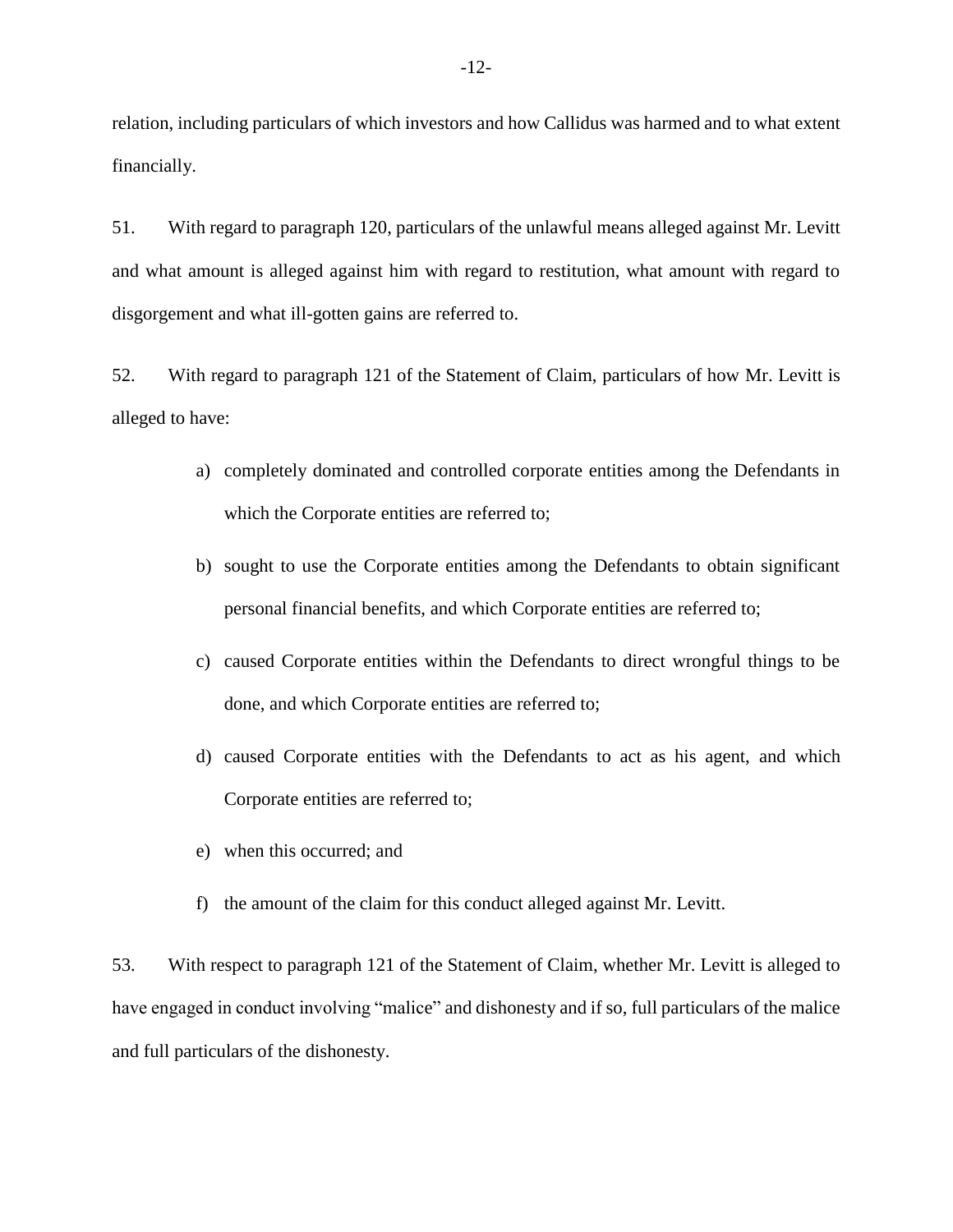54. With respect to paragraph 122 of the Statement of Claim, particulars as to the "defamatory and otherwise unlawful conduct…contrary to the best interests of the Corporate entities among the Defendants" alleged to have been carried out by Mr. Levitt, including full particulars of:

a) the words spoken or otherwise distributed that are alleged to be defamatory;

b) the date on which the words were spoken or otherwise distributed;

c) where the words were spoken or otherwise distributed;

d) which words were alleged to have been spoken by Mr. Levitt;

e) the names of the persons to whom the words were spoken or otherwise published; and

f) what false information is alleged that Mr. Levitt published;

55. With respect to paragraph 125, particulars of the unjust enrichment allegations against Mr. Levitt, what amount, how he was unjustly enriched and to whose detriment.

56. With regard to paragraph 127, full particulars of Mr. Levitt's involvement in the "scheme" and in the "market manipulation" and full particulars of the alleged "scheme" and full particulars of the alleged "market manipulation", including:

a) the words spoken or otherwise distributed that are alleged to be defamatory;

b) the date on which the words were spoken or otherwise distributed;

c) where the words were spoken or otherwise distributed;

d) which words were alleged to have been spoken by Mr. Levitt;

e) the names of the persons to whom the words were spoken or otherwise published; and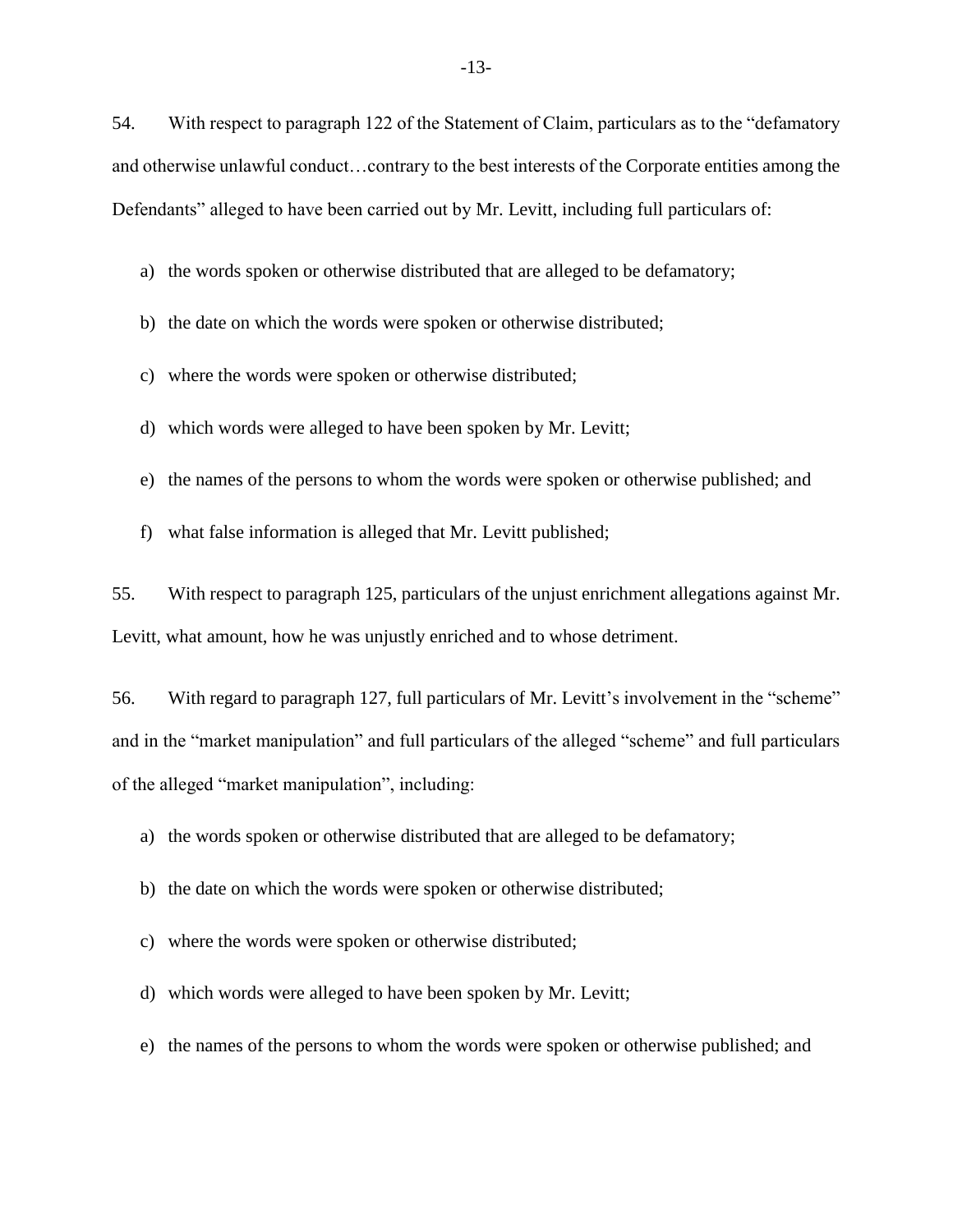- f) what false information is alleged that Mr. Levitt published.
- 57. With regard to paragraph 128, particulars of what conduct of Mr. Levitt was;
	- a) high-handed";
	- b) "wilful";
	- c) "wanton";
	- d) "reckless";
	- e) "contemptuous"; and
	- f) "contumelious",

including full particulars of the conduct, including when it occurred, and the names of any other persons alleged to have been involved in this conduct.

58. With regard to paragraph 129, with regard to all of the "sworn statements, emails and other facts and evidence which form the basis on which this Action is based", full particulars of:

- a) which sworn statements, by whom, and the date of those sworn statements;
- b) a list of the emails, by date, sender and recipient;
- c) Particulars of all of the "other facts" referred to in paragraph 129; and
- d) Particulars of all of the "evidence" referred to in paragraph 129.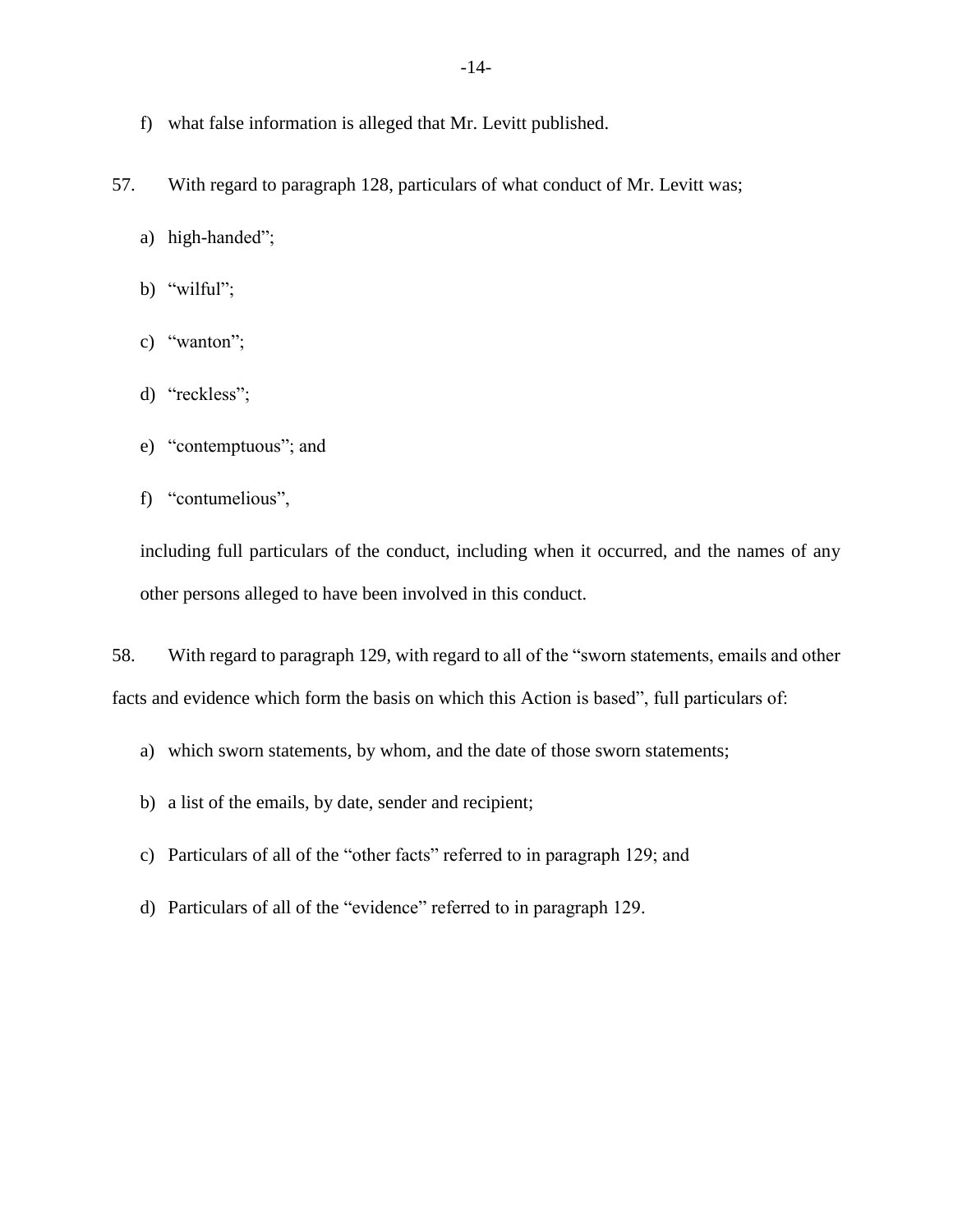May 16<sup>th</sup>, 2018

# th, 2018 DANSON & ZUCKER**\***

#### **\*Symon Zucker Professional Corporation**

375 University Avenue Suite 701 Toronto, Ontario M5G 2J5

#### **Symon Zucker (LSO# 15832C)**

*sz@bondlaw.net* Tel: 416-863-9955 (Ext. 245) Fax: 1-855-696-5441

> Lawyers for the defendant, Darryl Levitt

#### TO: **MOORE BARRISTERS**

393 University Avenue Suite 1600 Toronto, ON M5G 1E6

David C. Moore (LSUC #: 16996) Kenneth Jones Tel: 416-581-1818 Fax: 416-581-1279

Lawyers for the Plaintiffs

#### AND TO: **TORYS LLP**

79 Wellington St. W., 30<sup>th</sup> Floor BOX 270, TD South Tower Toronto, ON M5K 1N2 Fax: 416-865-7380

Linda Plumpton (LSUC #: 38400A) Andrew Bernstein (LSUC #: 42191F)

Lawyers for the Anson Defendants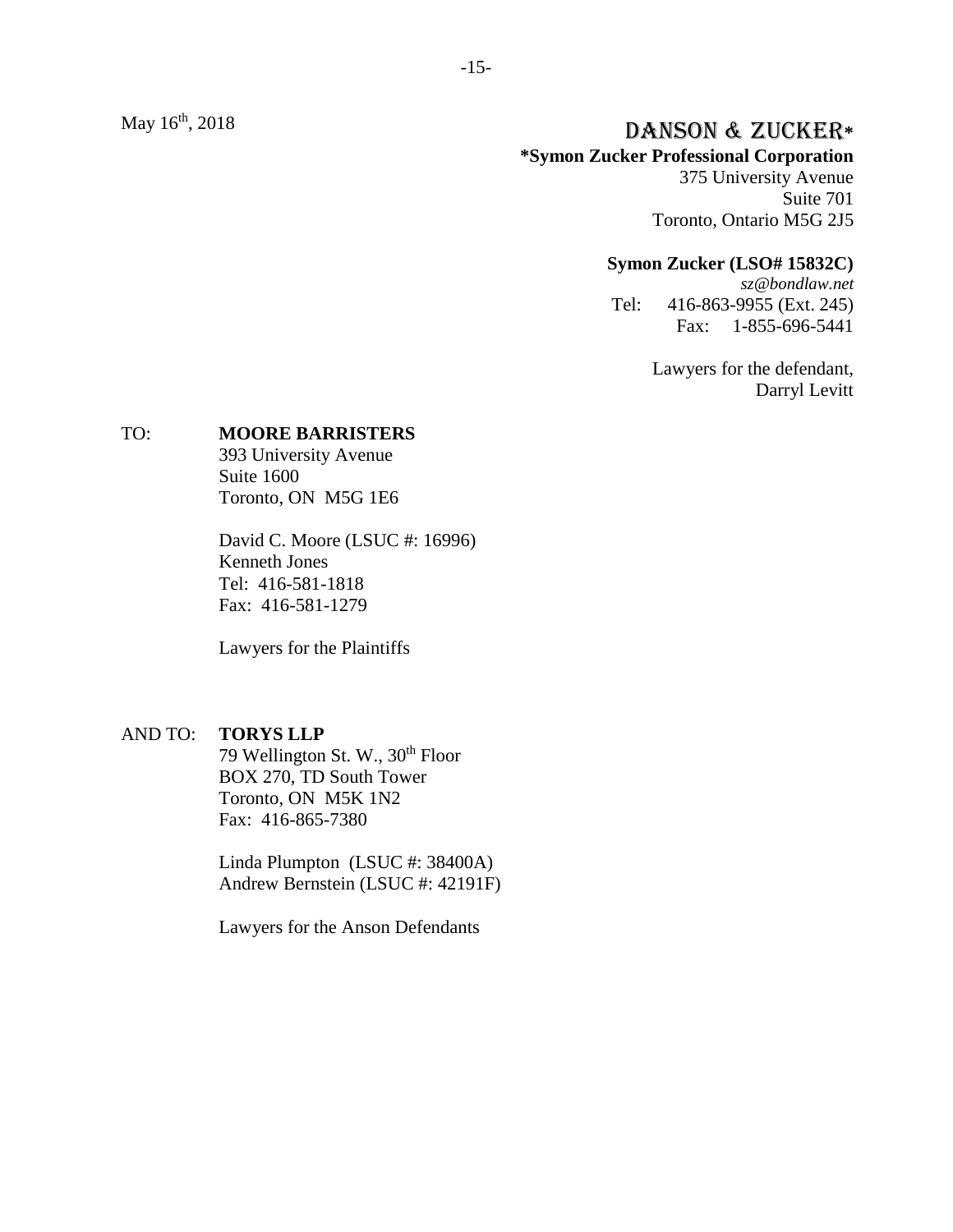### AND TO: **MILBURN & ASSOCIATES**

Barristers & Solicitors 20 Toronto Street Suite 860 Toronto, Ontario M5C 2B8

A. Jane Milburn Tel: 647-728-8081 Fax: 647-689-2983 *jmilburn@milburnlaw.ca*

Lawyers for the defendant, Bruce Langstaff

#### AND TO: **ST. LAWRENCE BARRISTERS LLP**

144 King Street East Toronto, Ontario M5C 1G8

Phil Tunley *phil.tunley@stlbarristers.ca* Tel: 647-245-8282 Fax: 647-245-8285

Lawyers for the defendant, Rob Copeland

#### AND TO: **NATHAN ANDERSON**

c/o ClaritySpring Inc. 545 5th Avenue 8th Floor New York, New York 10017

defendant

### AND TO: **HUNT PARTNERS LLP**

21 Balmuto Street, Suite 1404 Toronto, ON M4Y 1W4

Andrew Burns (LSUC #: 345912W) Tel: 416-350-2934 Fax: 416-943-1484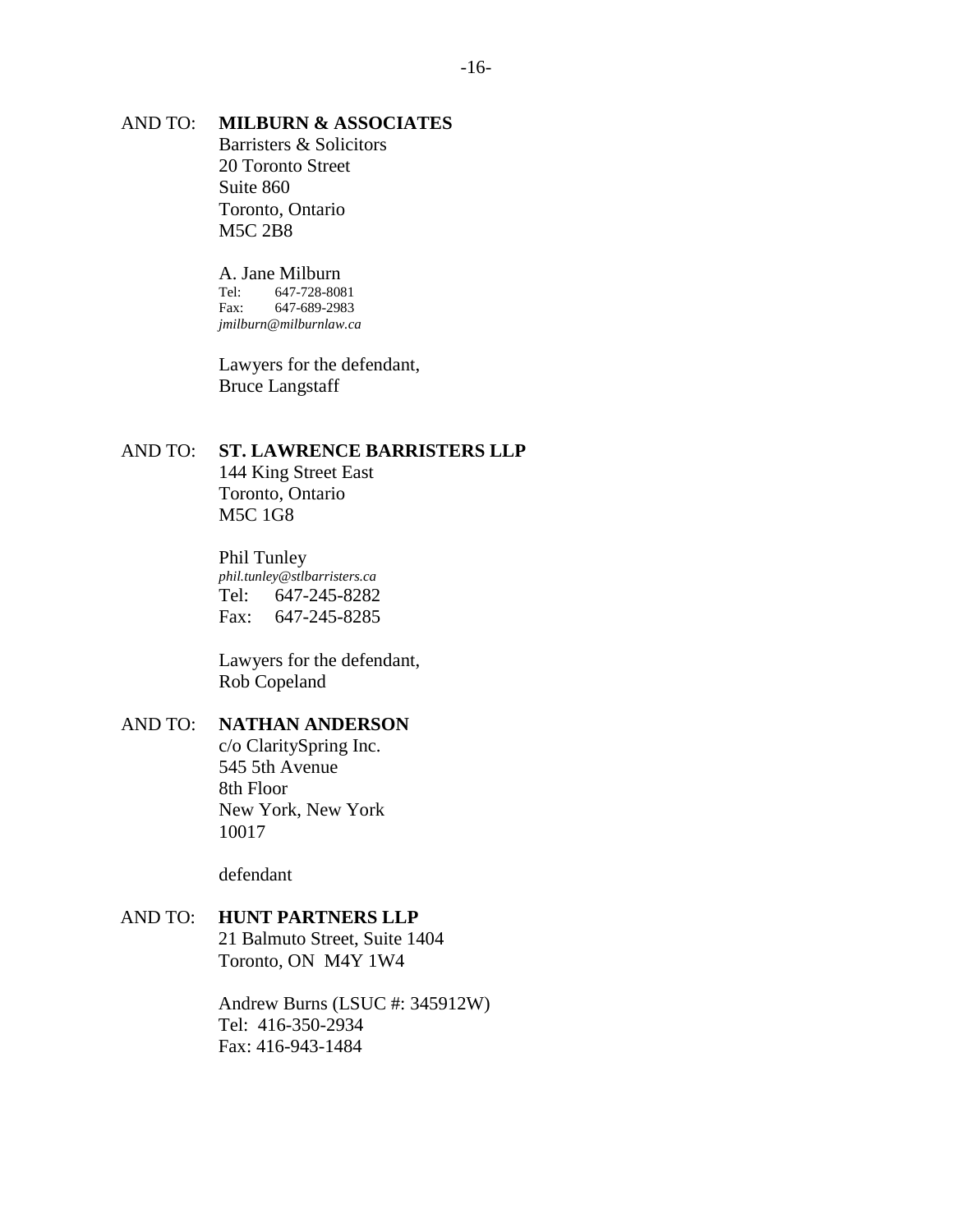Lawyers for the defendant, Kevin Baumann

#### AND TO: **SOLMON ROTHBART GOODMAN LLP**

375 University Avenue Suite 701 Toronto, Ontario M5G 2J5

Melvyn L. Solmon (LSUC# 16156J) *msolmon@srglegal.com* Tel: 416-947-1093 (Ext. 333) Fax: 416-947-0079

Lawyers for the defendant, Richard Molyneux

## AND TO: **DAVIES WARD PHILLIPS & VINEBERG LLP**

Barristers and Solicitors 40th Floor - 155 Wellington Street West Toronto, Ontario M5V 3J7

Kent E. Thomson (LSUC # 24264J) Tel: 416-863-5566 Matthew Milne-Smith (LSUC #44266P) *mmilne-smith@dwpv.com* Tel: 416-863-5595 Andrew Carlson (LSUC #58850N) Tel: 416-367-7437 Fax: 416-863-0871

Lawyers for the defendants West Face Capital Inc. and Gregory Boland

### AND TO: **JEFFREY MCFARLANE**

Defendant herein

### AND TO: **JOHN DOE #1-10**

Defendants herein